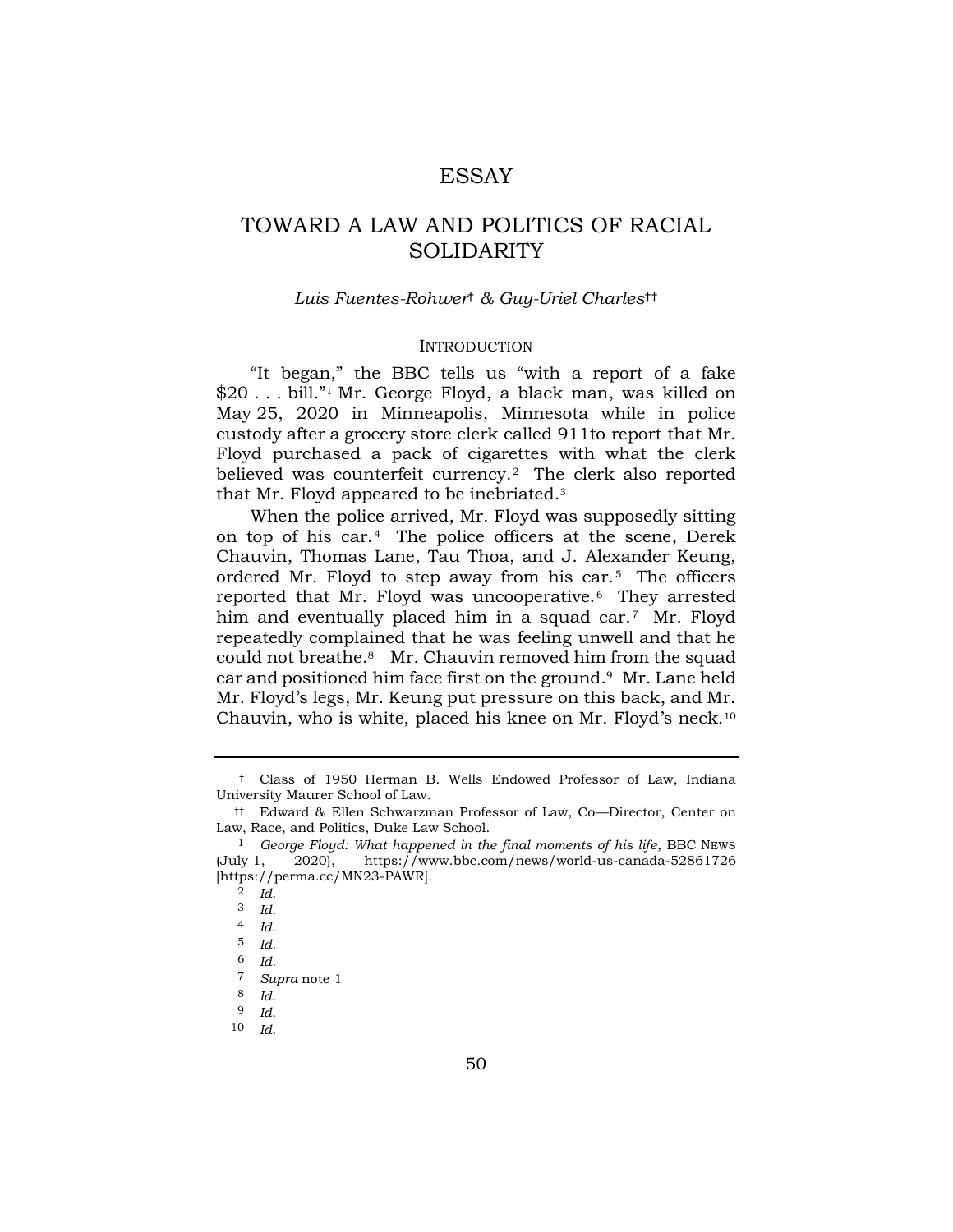Mr. Floyd continued to complain that he could not breathe.<sup>11</sup> Mr. Chauvin knelt on Mr. Floyd's neck for approximately eight minutes and 15 or so seconds even as Mr. Floyd continued to complain that he was dying and could not breathe.<sup>12</sup>

Onlookers and bystanders plaintively implored the officers to relent, as it was obvious to them that Mr. Floyd was in distress.<sup>13</sup> A paramedic finally arrived at the scene to check Mr. Floyd's pulse.<sup>14</sup> Mr. Floyd was eventually taken to the hospital where his death was officially confirmed. <sup>15</sup> A bystander at the scene recorded the event and posted it on Facebook. <sup>16</sup> That evening hundreds of people took to the streets in Minneapolis to protest the manner in which Mr. Floyd was killed by the police.<sup>17</sup>

"It began," the BBC tells us, though it does not tell us exactly what is the "it" that "began."<sup>18</sup> "It," the nondescript nominative pronoun, ostensibly refers to the events that led to the killing of George Floyd. The logical and plausible contextual interpretation is that "it" was referring to the allegation that Mr. Floyd used counterfeit currency to purchase cigarettes, as if this was a justifiable proximate cause for death. The "it" could have also been pointing to the fact that Mr. Floyd's killing, once again, placed a searing spotlight on racism and structural inequality. America was once more forced to reckon with the depth of its racial subjugation. Relatedly, "it" could have been vaguely gesturing to the fact that Mr. Floyd's killing reignited a modern social movement loosely understood as the Black Lives Matter Movement—and galvanized protests around the country and the world.

Of course, as a genesis story, to begin with Mr. Floyd's killing is woefully incomplete. Mr. Floyd's killing was a tragic link in a deadly chain. The popular protests that erupted in reaction to his death cannot be viewed in isolation. The protests that followed Mr. Floyd's killing were not only about his death but also a reaction to the death of another black man,

[https://perma.cc/G5DQ-NZBW].

<sup>11</sup> *Id.*

<sup>12</sup> Nicholas Bogel-Burroughs, *8 Minutes, 46 Seconds Became a Symbol in George Floyd's Death. The Exact Time Is Less Clear*, N.Y. TIMES (June 18, 2020), https://www.nytimes.com/2020/06/18/us/george-floydtiming.html?action=click&module=RelatedLinks&pgtype=Article

<sup>13</sup> *Id.*

<sup>14</sup> *Id.*

<sup>15</sup> *Id.* 16 *Id.*

<sup>17</sup> *Id.*

<sup>18</sup> *Supra* note [1.](#page-0-0)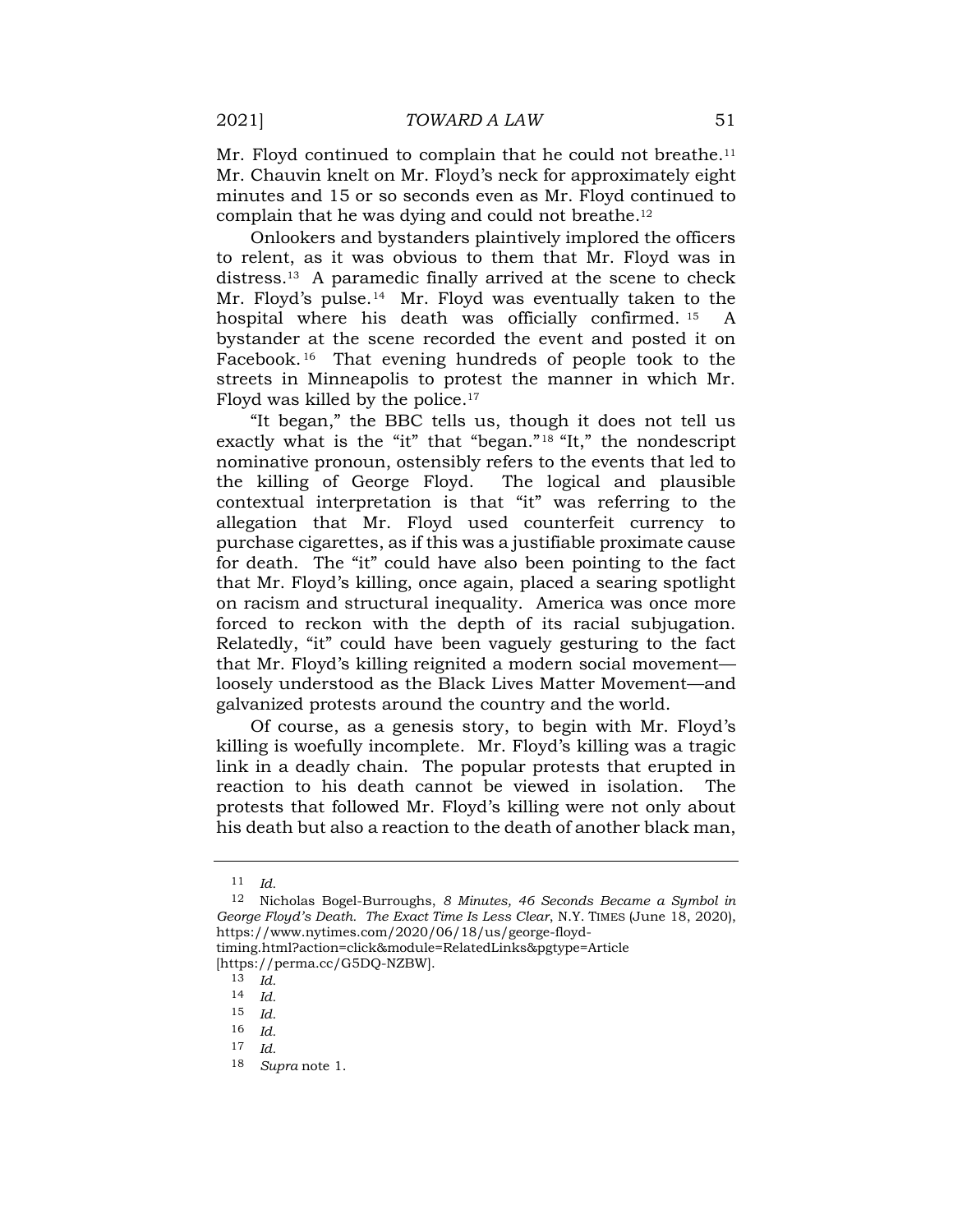18-year-old Michael Brown, shot by police six years earlier in Ferguson, Missouri, just outside of St. Louis.<sup>19</sup> His death came in the wake of the killing of 17-year-old Trayvon Martin by George Zimmerman in Sanford, Florida on February 26, 2012.<sup>20</sup> Trayvon Martin died only a few months after police officer Daniel Pantalon used a chokehold on Eric Garner on July 17, 2014 on Staten Island, New York. <sup>21</sup> Garner repeatedly moaned that he could not breathe until he became unconscious and died.<sup>22</sup> Between Eric Garner and George Floyd, seventeen-year old Laquan McDonald was shot by a Chicago police officer on October 20, 2014.<sup>23</sup> One month later, twelve-year old Tamir Rice was shot by a Cleveland police officer.<sup>24</sup> On April 4, 2015, Walter Scott was shot by a police officer in North Charleston, South Carolina.<sup>25</sup> A few weeks later, on April 19, 2015, Freddie Gray died of severe spinal injury one week after he was chased and arrested by Baltimore police officers. <sup>26</sup> He suffered his injuries between the time of the arrest and the time he arrived at the police station.<sup>27</sup> Just a few months later, on July 13, 2015, Sandra Bland was found hanging in

20 Serge F. Kovaleski & Campbell Robertson, *New Details Are Released in Shooting of Trayvon Martin*, N. Y. TIMES (May 17, 2012), https://www.nytimes.com/2012/05/18/us/new-details-are-released-inshooting-of-teenager.html [https://perma.cc/7LCF-CA3W].

21 Deborah Bloom & Jareen Imam, *New York Man Dies After Chokehold by Police*, CNN (Dec. 8, 2014), https://www.cnn.com/2014/07/20/justice/nychokehold-death/index.html [https://perma.cc/43CL-NM33].

22 *Id.*

23 Polly Mesendz, *Chicago Officials Release Video of White Police Officer Shotting Black Teenager*, NEWSWEEK (Nov. 24, 2015), https://www.newsweek.com/chicago-police-officer-charged-murder-blackteenager-398031 [https://perma.cc/LWE8-PD6C].

24 Emma G. Fitzsimmons, *12—Year Old Boy Dies After Police in Cleveland Shoot Him*, N.Y. TIMES (Nov. 23, 2014), https://www.nytimes.com/2014/11/24/us/boy-12-dies-after-being-shot-bycleveland-police-officer.html [https://perma.cc/4533-S2WX].

25 Michael S. Schmidt & Matt Apuzzo, *South Carolina is Charged With Murder of Walter Scott*, N.Y. TIMES (Apr. 7, 2015), https://www.nytimes.com/2015/04/08/us/south-carolina-officer-is-chargedwith-murder-in-black-mans-death.html [https://perma.cc/3WGS-47DR].

26 Sheryl Gay Stolberg & Ron Nixon, *Freddie Gray in Baltimore: Another City, Another Death in the Public Eye*, N. Y. TIMES (Apr. 21, 2015), https://www.nytimes.com/2015/04/22/us/another-mans-death-anotherround-of-questions-for-the-police-in-baltimore.html [https://perma.cc/PV8T-S2UM].

27 *Id.*

<sup>19</sup> *See Update: Unarmed Teen Michael Brown Killed by Ferguson Police*, THE ST. LOUIS AMERICAN (Aug. 10, 2014), http://www.stlamerican.com/news/local\_news/article\_1160a5ba-2050-11e4 aa5c-001a4bcf887a.html.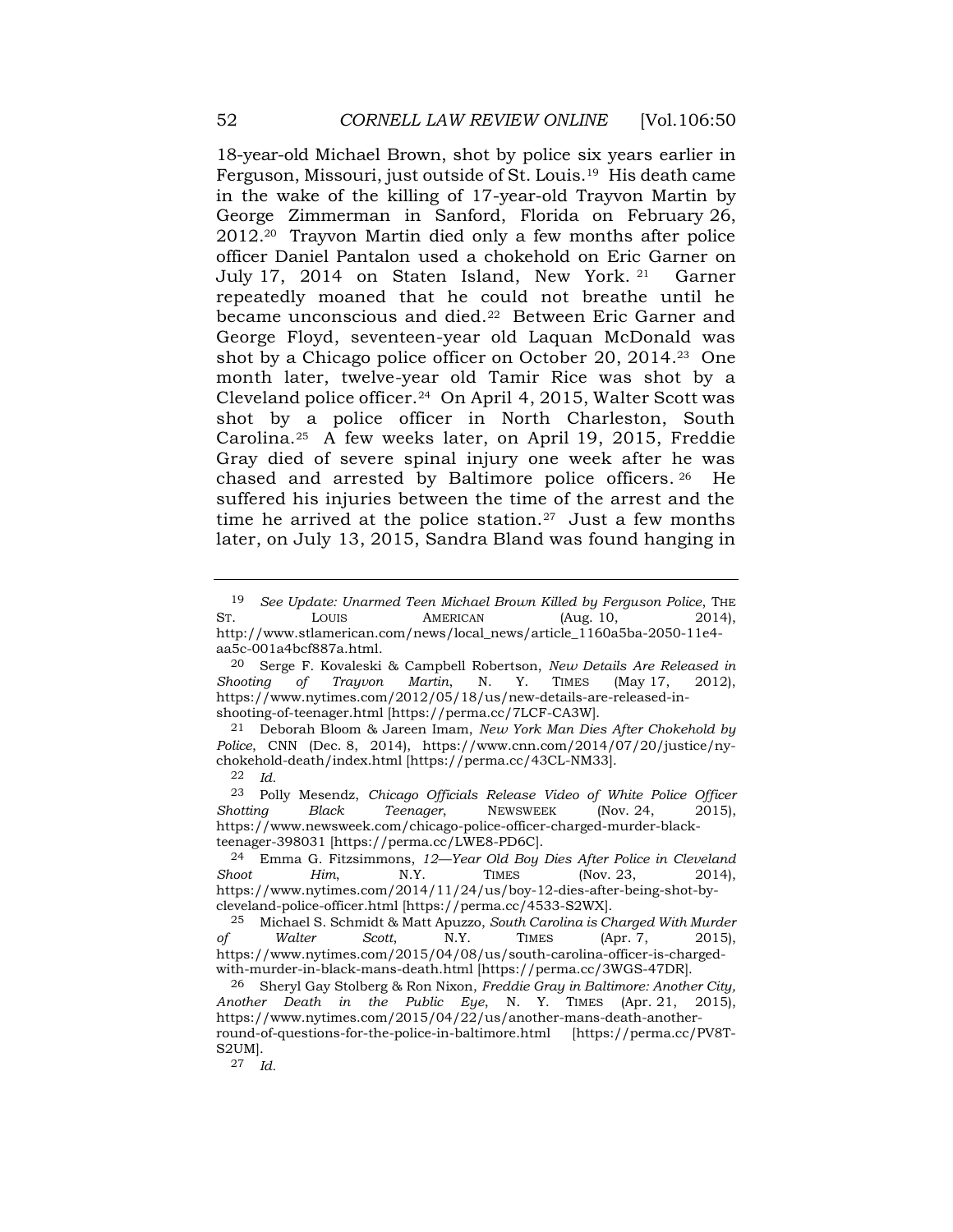her cell after she was arrested and jailed following a pretextual traffic stop in Walker County, Texas.<sup>28</sup> Slightly less than a year later, on July 5, 2016, Alton Sterling was shot by police officers in Baton Rouge Louisiana.<sup>29</sup> The next day, July 6 2016, was Philando Castile's last.<sup>30</sup> He was shot by a police officer just outside of the Twin Cities in Minnesota.<sup>31</sup> On March 18, 2018, police officers shot an unarmed Stephon Clark in Sacramento, California. <sup>32</sup> On February 23, 2020, Ahmaud Arbery was jogging near his home in Glynn County, Georgia when he was accosted by three white men, one of whom eventually shot him. <sup>33</sup> Breonna Taylor was sleeping when her bed on March 13, 2020 when police officers used a battering ram to enter her apartment.<sup>34</sup> Police officers shot at least 20 times into her apartment and shot Ms. Taylor at least eight times, killing her.<sup>35</sup>

These killings have occurred under different factual circumstances, in different states, at the hands of both state and private actors, and have engendered different levels of outrage on the basis of their perceived egregiousness. Collectively and cumulatively, they have forced Americans to, once again, wrestle with the visible manifestation of racism and structural inequality. This confrontation is not simply a function of the inability to avert one's eyes when

<sup>28</sup> David Montgomery, *New Details Released in Sandra Bland's Death in Texas Jail*, N. Y. TIMES (July 20, 2015), https://www.nytimes.com/2015/07/21/us/new-details-released-in-sandrablands-death-in-texas-jail.html?smid=pl-share [https://perma.cc/9GW4- UZGQ].

<sup>29</sup> Richard Fausset, Richard Perez-Pena, & Campbell Robertson, *Alton Sterling Shooting in Baton Rouge Prompts Justice Dept. Investigation*, N. Y. TIMES  $($ July 6, 2016), https://www.nytimes.com/2016/07/06/us/alton-sterlingbaton-rouge-shooting.html [https://perma.cc/F7SC-4FER].

<sup>30</sup> Mitch Smith, *Video of Police Killing of Philando Castille is Publicly Released*, N. Y. TIMES (June 20, 2017), https://www.nytimes.com/2017/06/20/us/policeshooting-castile-trial-video.html [https://perma.cc/8B9W-LDCY].

<sup>31</sup> *Id.*

<sup>32</sup> Christine Hauser, *Sacramento Man Fatally Shot by the Police in His Backyard*, N. Y. TIMES (Mar. 21, 2018), https://www.nytimes.com/2018/03/21/us/stephon-clark-police-shooting.html [https://perma.cc/5KTN-UH3X].

<sup>33</sup> Richard Fausset, *What We Know About the Shooting Death of Ahmaud Arbery,* N. Y. TIMES (Feb. 28, 2021), https://www.nytimes.com/article/ahmaudarbery-shooting-georgia.html [https://perma.cc/HQH3-KZE6].

<sup>34</sup> Richard A. Oppel, Jr., Derrick Bryson Taylor, & Nicholas Bogel-Burroughs, *What to Know About Breonna Taylor's Death*, N. Y. TIMES (Jan. 6, 2021), https://www.nytimes.com/article/breonna-taylor-police.html

<sup>[</sup>https://perma.cc/7R42-FT5F].

<sup>35</sup> *Id.*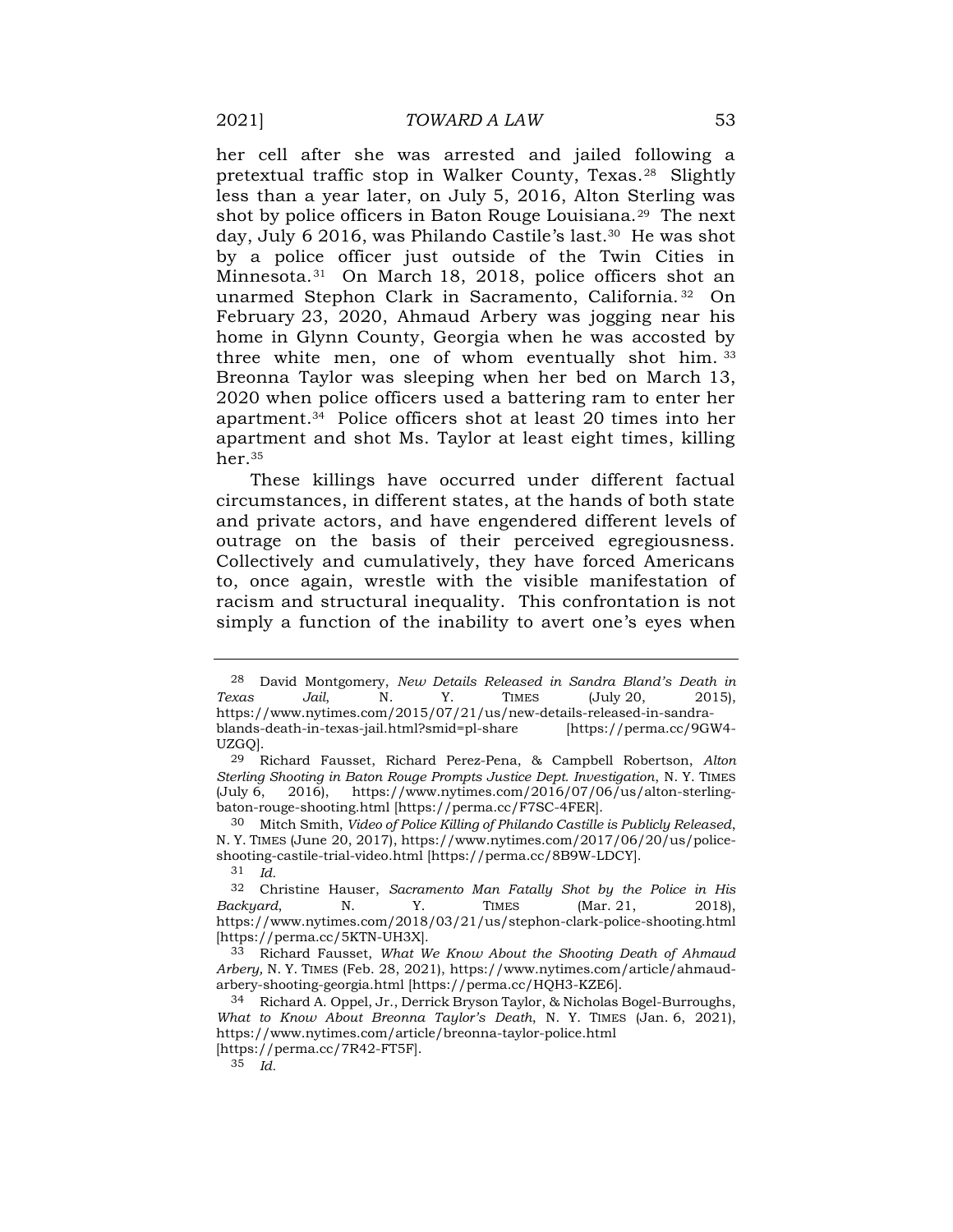faced with incontrovertible evidence of evident inhumanity and abject degradation, though it is in part that. After all, how to justify the deployment of state power to literally snuff the breath of another human being who was otherwise harmlessly restrained and presented a threat to no one? Or, how not to be appalled by three white men effectively hunting down and shooting a black man who was simply jogging? These facts are self-evidently heinous, and the only acceptable reaction is outrage.

Ours is a moment rife with the possibilities of racial justice. Fundamental change seems possible. The question for the future is about how to harness this moment to make this fundamental change real and lasting. How does a movement translate its demands into actionable policy? In this Essay, we argue for a three-step incremental process, from protest to politics to law. Taking as our example the case of the Voting Rights Act, we illustrate how the Freedom Movement went from its voting rights campaign to the heart of the Democratic Party and ultimately to August 6, 1965, when President Johnson signed the Voting Rights Act into law. Fundamental change, as we show in the pages that follow, requires all three steps.

#### I

### "IF WE CAN CRACK MISSISSIPPI:" THE FREEDOM MOVEMENT COMES TO MISSISSIPPI

<span id="page-4-0"></span>The situation in Mississippi was dire. The Freedom Movement came to the state in 1961 to register black citizens to vote. Once there, Movement volunteers encountered violence and intimidation at the hands of the Klan, economic retaliation at the hands of the White Citizens Council, and violence and arrests at the hands of local sheriffs and police.<sup>36</sup> There were bombings, beatings and shootings. <sup>37</sup> There were evictions, foreclosures and firings.<sup>38</sup> There were arrests on trumped-up charges. <sup>39</sup> The situation had not much improved by August 1963. After two and a half years of such difficult work, according to Stokely Carmichael, the Movement had managed to register "probably no more than

<sup>36</sup> *See Mississippi* — *the Eye of the Storm*, CIVIL RIGHTS MOVEMENT HISTORY 1961, https://www.crmvet.org/tim/timhis61.htm#1961vep [https://perma.cc/SG9S-EUSS] (last visited Apr. 18, 2021).

<sup>37</sup> *Id.*

<sup>38</sup> *Id.*

<sup>39</sup> *Id.*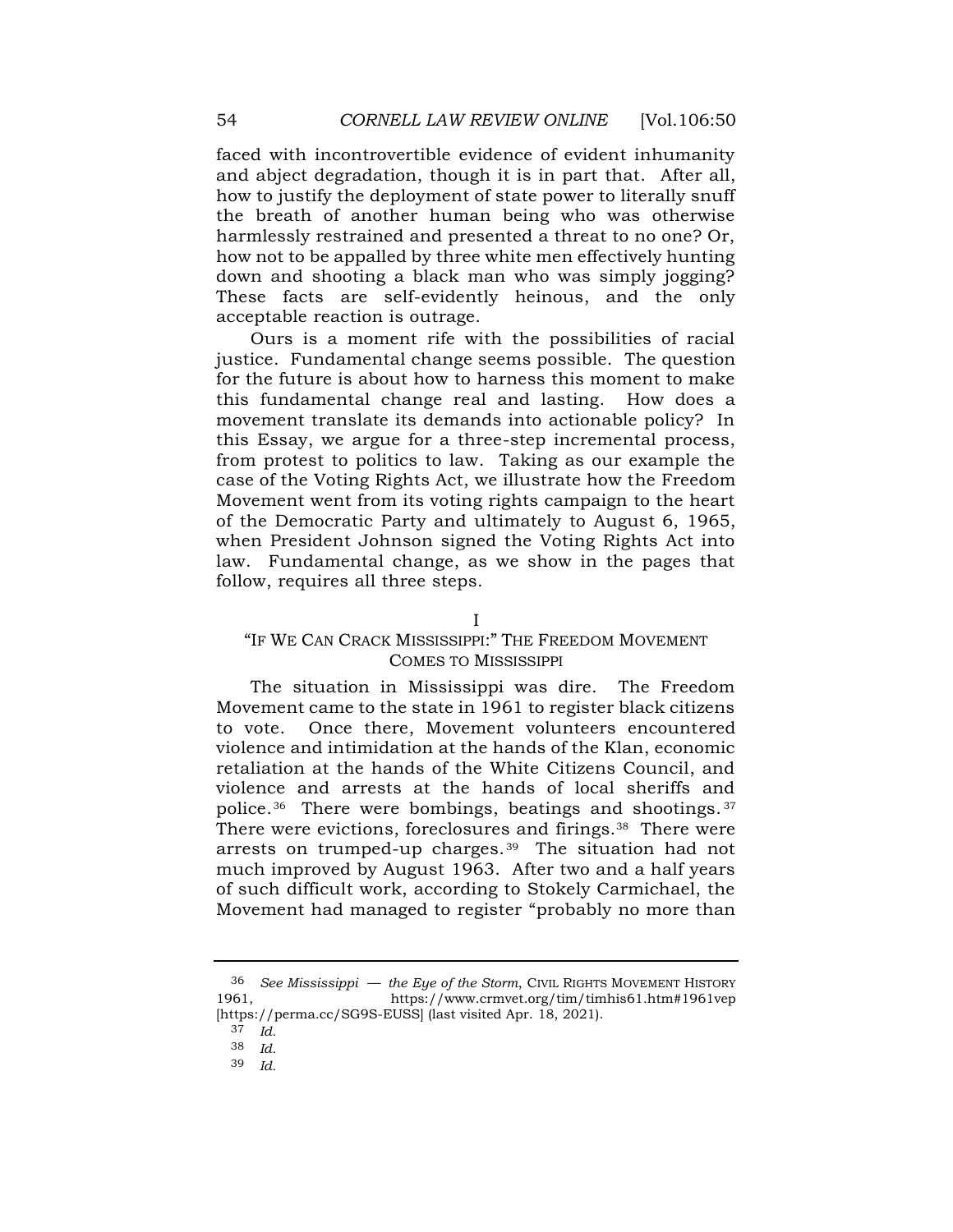<span id="page-5-0"></span>maybe three hundred [black voters] total." <sup>40</sup> The Voter Education Project stopped funding the Mississippi Project.<sup>41</sup> But the Movement could not give up on Mississippi, a place that Movement veterans called "in a class by itself  $-$  the absolute deepest pit of racism, violence, and poverty." <sup>42</sup> The stakes could not be any higher. "If we can crack Mississippi," said John Lewis in 1964, "we will likely be able to crack the system in the rest of the country." 43

<span id="page-5-1"></span>Internally, Movement leaders debated what their next steps should be. They took notice of the reaction to Freedom Day in Selma, Alabama held on October 7th and the Freedom Vote campaign that began on October 6<sup>th</sup>.<sup>44</sup> In both instances, the presence of white volunteers held local officials in check, heightened the FBI's presence in the region, and brought media attention to the cause. "The thing that was most instructive," noted Stokely Carmichael, "was the violence. During the three weeks the volunteers from elite private universities were in the state, nobody – local person or volunteer – was badly hurt." <sup>45</sup> Importantly, explained Bob Moses, this "was the first time that I realized that the violence could actually be controlled. Turned on and off. That it wasn't totally random. I realized that somewhere along the line there was someone who . . . could at least send out word for it to stop. And it would. That was a revelation." <sup>46</sup> In response, they argued for a summer project that would bring 1,000 white volunteers to Mississippi. Skeptics within the Movement worried that such a large presence of white volunteers would enrage local officials; endanger the local Black community; and would be "an admission of racial dependence." <sup>47</sup> But the critics were in the minority, and Mississippi Freedom Summer was born.

The similarities to our present moment are unmistakable; we are asking essentially the same questions. Here is how Jim Forman put it a generation later:

<sup>40</sup> STOKELY CARMICHAEL & EKWUEME MICHAEL THELWELL, READY FOR REVOLUTION: THE LIFE AND TIMES OF STOKELY CARMICHAEL 352 (2003).

<sup>41</sup> *Supra* note [36](#page-4-0)

<sup>42</sup> *Id.*

<sup>43</sup> James Atwater, *"If We Can Crack Mississippi",* THE SATURDAY EVENING POST, July 25 – Aug. 1, 1964 at 19.

<sup>44</sup> *Mississippi Summer Project*, CIVIL RIGHTS MOVEMENT ARCHIVE, https://www.crmvet.org/tim/tim64b.htm#1964b-1 [https://perma.cc/KN3X-F9UQ] (last visited Apr. 18, 2021).

<sup>45</sup> CARMICHAEL, *supra* note [40,](#page-5-0) at 353.

<sup>46</sup> *Id*.

<sup>47</sup> *Supra* note [44.](#page-5-1)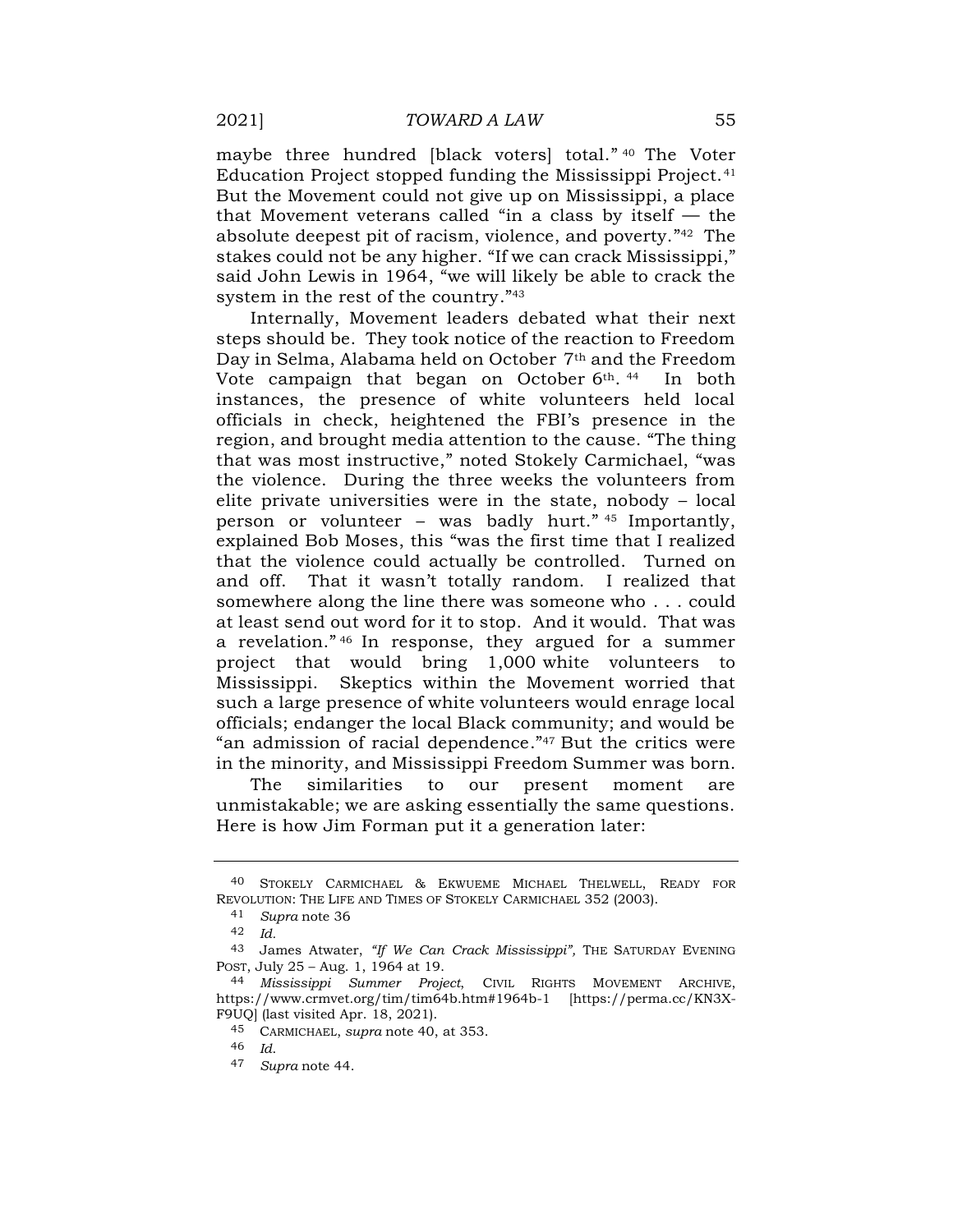IN SNCC we had often wondered: How do you make more people in this country share our experiences, understand what it is to look in the face of death because you're black, feel hatred for the federal government that always makes excuses for the brutality of Southern cops and state troopers?

We often wondered: How do you make a fat, rich country like the United States understand that it has starving people within its own boundaries, people without land, people working on Senator Eastland's plantation for three dollars a day or less?

We often wondered: How can you make the people in the United States exercise their responsibility to rid themselves of racist politicians who fight every progressive measure introduced in the halls of Congress?

We often wondered: How can we find the strength to continue our work in the face of the poverty of the people, to do everything that shouts to be done in the absence of so many resources?

The Mississippi Summer Project was an attempt to answer those questions.<sup>48</sup>

Almost 60 years later, we are still looking for answers to these questions.

John Lewis asked a more practical question. During his "March on Washington" speech, he reminded his audience, "politicians who build their career on immoral compromise and allow themselves an open forum of political, economic and social exploitation dominate American politics." 49 Though conceding that there were exceptions, he continued, "what political leader can stand up and say, 'My party is a party of principles'? For the party of Kennedy is also the party of Eastland. The party of Javits is also the party of Goldwater." <sup>50</sup> He then asked a crucial question, a question that takes the Movement from protest to the needed arena of politics: "Where is our party?" <sup>51</sup> More specifically, "[w]here is the political party that will make it unnecessary to march on Washington? Where is the political party that will make it unnecessary to march in the streets of Birmingham? Where is the political party that will protect the citizens of Albany,

<sup>48</sup> JAMES FORMAN, THE MAKING OF BLACK REVOLUTIONARIES 418 (1997).

<sup>49</sup> Lauren Feeney, Two Versions of John Lewis' Speech, BILLMOYERS.COM (July 24, 2013) https://billmoyers.com/content/two-versions-of-john-lewisspeech/#original [https://perma.cc/9G3R-3JVK].

<sup>50</sup> *Id.*

<sup>51</sup> *See id.*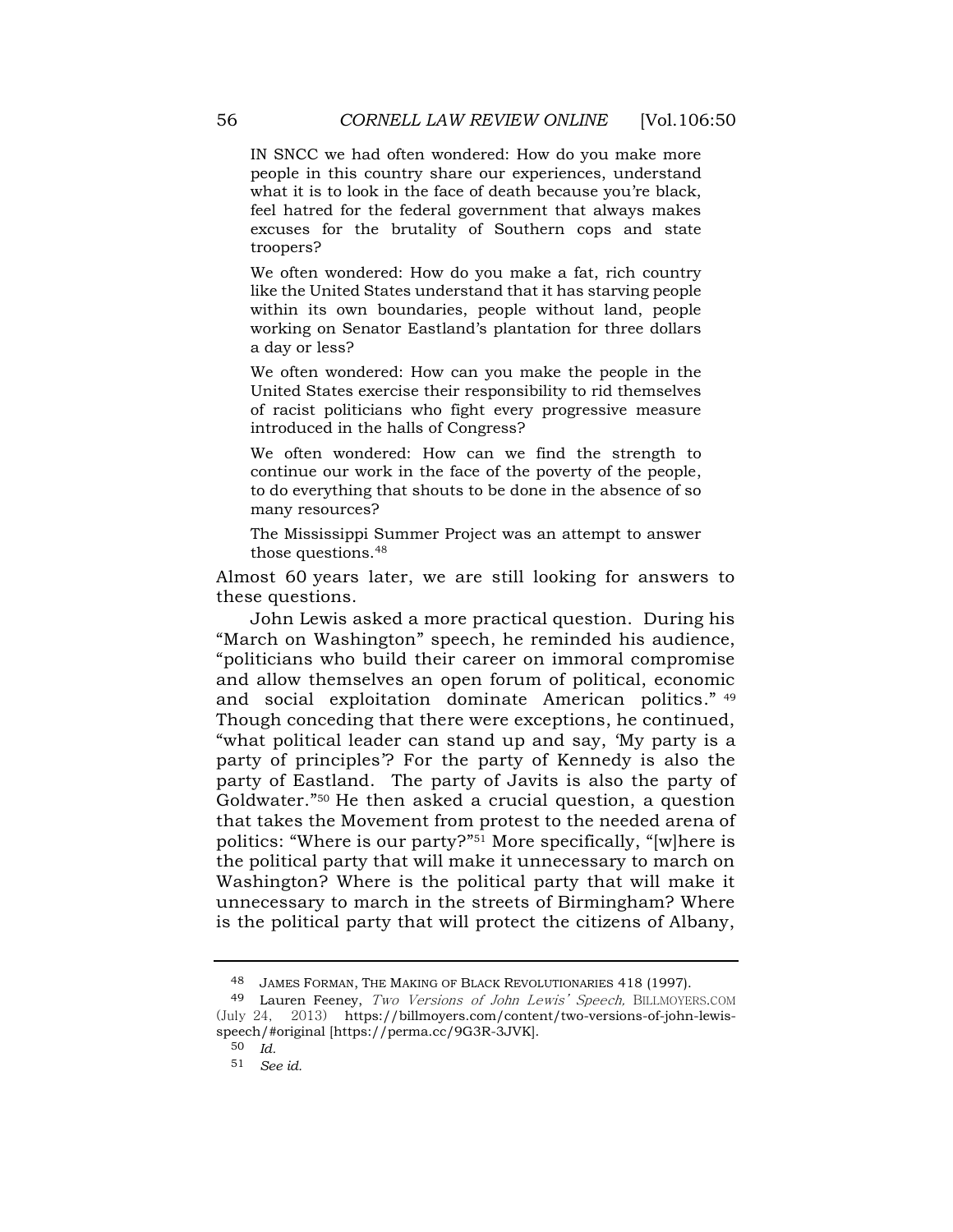Georgia?" <sup>52</sup> Another way to think about these questions is, how do we move from protest to political action through the party system?

<span id="page-7-0"></span>In direct response to these questions, Bob Moses proposed on February 9, 1964 the creation of the Mississippi Freedom Democratic Party. To Stokely Carmichael, MFDP was "a bold, creative response to the political realities that confronted us in Mississippi and in the South." <sup>53</sup> In his view, "it was the single most incredible act of organizing in the entire civil rights movement." <sup>54</sup> This was a party open to all races and citizens, a party that required neither literacy nor any other qualification other than age and citizenship. <sup>55</sup> MFDP allowed all members to participate in its internal processes, even those not registered to vote in the state.<sup>56</sup> In fact, while continuing to register voters through the existing channels, MFDP also conducted its own "freedom registration" campaign. <sup>57</sup> Importantly, MFDP provided "a framework for community organizing to win political power." <sup>58</sup> This meant that MFDP must work at the local level and take on the racist individuals who had committed unconscionable acts of violence, on the local elected officials who refused to register Black voters, on the institutions that refused to acknowledge Black citizens as human beings. Not to mention, Carmichael recognized, that it would take a tremendous amount of work. "It was impossible. Any rational person would not have even started. Forget danger, just the work." 59

Just as importantly, MFDP must also take its challenge nationally, to the Democratic Party. MFDP would do precisely that, at the upcoming Democratic National Convention in Atlantic City.60 Their goal was to unseat the Mississippi delegation, selected through racist process and institutions.<sup>61</sup> Protest, as it must, came to politics.

<sup>52</sup> *Id.*

<sup>53</sup> CARMICHAEL, *supra* note [40,](#page-5-0) at 400.

<sup>54</sup> *Id*.

<sup>55</sup> *Mississippi Freedom Democratic Party (MFDP) Founded (April)*, CIVIL RIGHTS MOVEMENT ARCHIVE, https://www.crmvet.org/tim/timhis64.htm#1964mfdp [https://perma.cc/GMG4-T428] (last visited Apr. 18, 2021).

<sup>56</sup> *Id.*

<sup>57</sup> *Id.*

<sup>58</sup> *Id.*

<sup>59</sup> CARMICHAEL, *supra* note [40,](#page-5-0) at 401.

<sup>60</sup> *Supra* note [55.](#page-7-0)

<sup>61</sup> *Id.*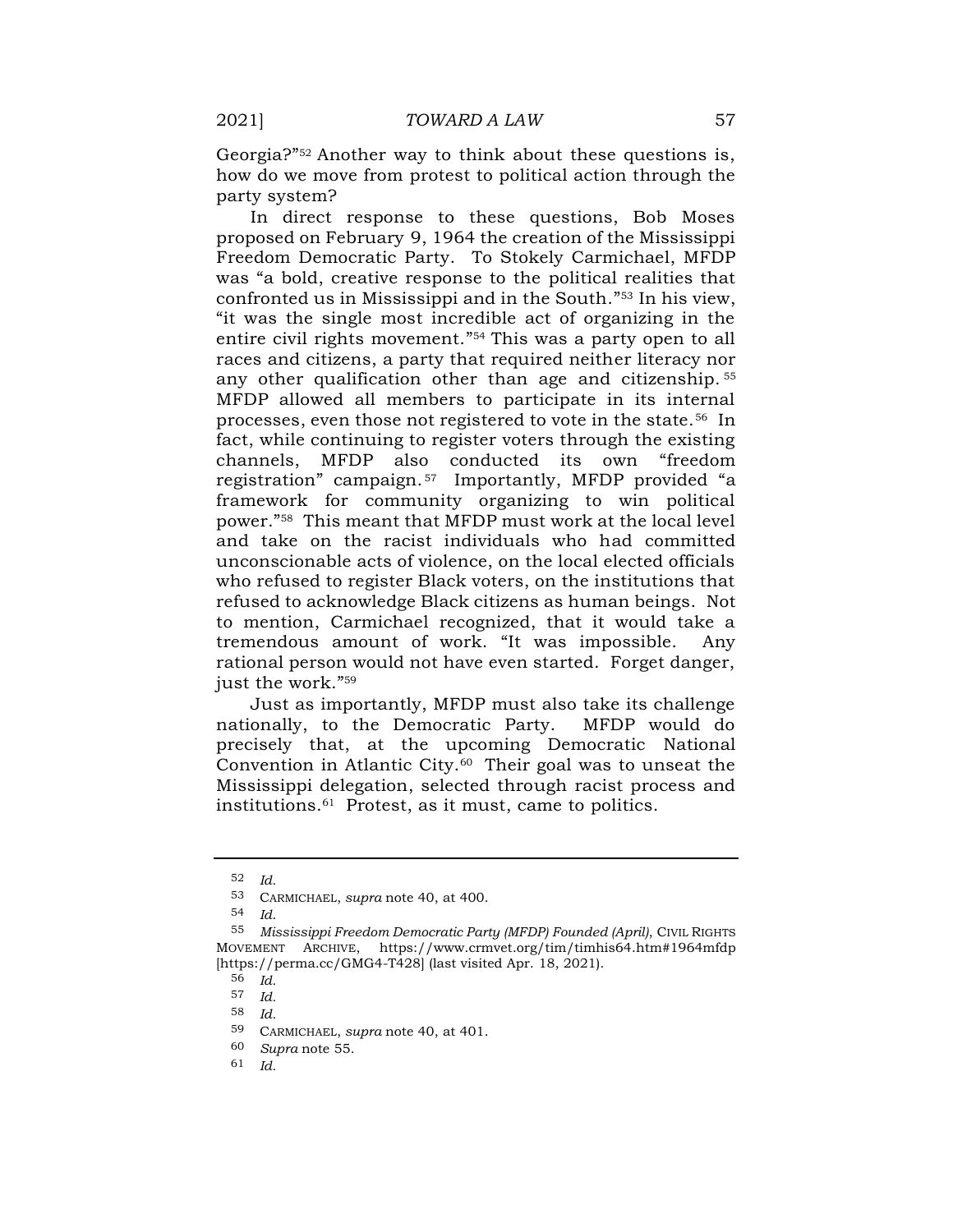#### <span id="page-8-0"></span>II

## "IS THIS AMERICA?" <sup>62</sup> THE MISSISSIPPI FREEDOM DEMOCRATIC PARTY COMES TO ATLANTIC CITY

Fannie Lou Hamer came to the 1964 Democratic as one of three delegates of the Mississippi Freedom Democratic Party. President Johnson was terrified of Ms. Hamer and the damage she could cause his candidacy. The Democratic establishment worried about losing the South, and ultimately the '64 presidential election, if the Party capitulated to MFDP's demands. So party leaders issued a warning: if the MFDP continued with their pressure campaign at the Convention, they would not nominate Senator Hubert Humphrey, their preferred candidate, as vice president. But Ms. Hamer was undeterred. "So I said, you mean that one man's position is more important than 400,000 black people's lives? I never was even allowed to meet again." 63

<span id="page-8-1"></span>Ms. Hamer made her case to the Credentials Committee on August 22nd. <sup>64</sup> Speaking right before Rita Schwerner wife of Michael Schwerner, one of three civil rights workers murdered on June 21st near Philadelphia, Mississippi—her words dripped with a passion borne of injustice and racial oppression. She told the committee of the time in 1962 when she and seventeen others traveled to the county courthouse 26 miles away "to try to register to become first-class citizens." <sup>65</sup> The registrar only allowed two of them to apply, telling the rest of the group to "get out." <sup>66</sup> Ms. Hamer recalled later how the clerk had asked her to interpret a section of the state constitution about "de facto" laws. She failed the literacy test, since "I knowed [sic] as much about a facto law as a horse knows about Christmas Day." <sup>67</sup> As they drove back home, they were stopped by highway patrolmen and the bus driver was charged with "driving a bus the wrong

<sup>62</sup> Fanie Lou Hamer, *Testimony Before the Credentials Committee, Dem. Nat'l Convention*, AMERICAN PUBLIC MEDIA (Aug. 22, 1964), https://americanradioworks.publicradio.org/features/sayitplain/flhamer.html [https://perma.cc/GH9R-644V].

<sup>63</sup> *Oral History Interview with Fannie Lou Hamer, African-American, Woman, FDP: Member of ex com., 0491, Ruleville, Mississippi. 0491*, KZSU PROJECT SOUTH INTERVIEWS, https://purl.stanford.edu/zb317wv2717 [https://perma.cc/7FU5- V3XA] (last visited Apr. 18, 2021).

<sup>64</sup> *Supra* note [62.](#page-8-0)

<sup>65</sup> *Id.*

<sup>66</sup> *Id.*

<sup>67</sup> *Supra* note [63.](#page-8-1)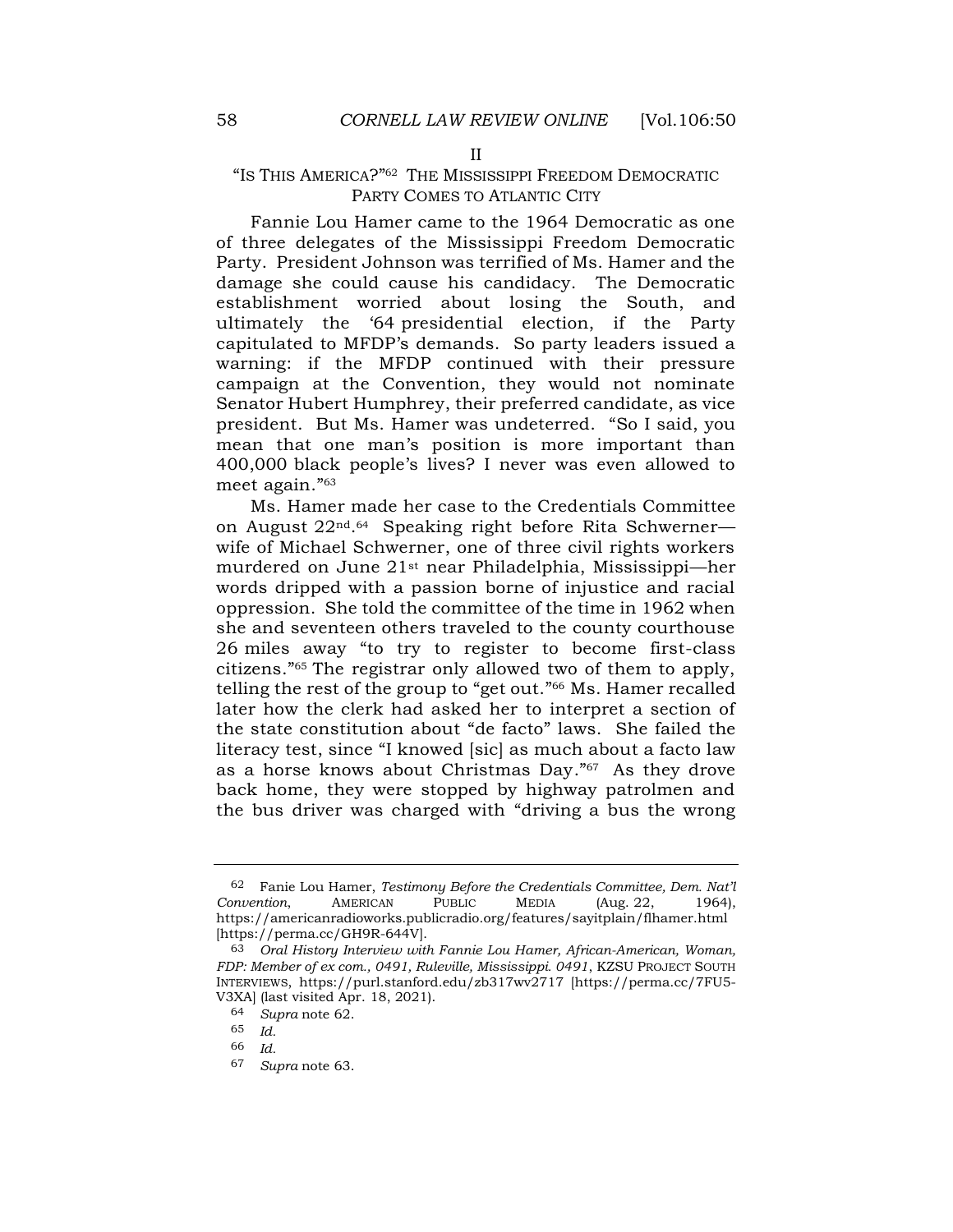color." <sup>68</sup> Once home, the plantation owner warned her to withdraw her application to register, or else leave her home of 20 years. In fact, even if she withdrew, she "still might have to go because we are not ready for that in Mississippi." 69 Ms. Hamer was not cowed. "I didn't try to register for you," she responded. "I tried to register for myself." <sup>70</sup> She left the plantation that night. But she was not safe. On night of September 16th, 16 bullets were fired into the home where she was staying.<sup>71</sup> Violence and intimation were constant themes in her life.

She told a second story. On the way home after attending a voter registration workshop with nine others, they stopped at a rest area and a few of her companions went to the lunch counter to order food. A white waitress refused to serve them and a white patrolman yelled, "Y'all get out."72 Annell Ponder, from the Southern Christian Leadership Council, reminded the officer that the U.S. Supreme Court had ruled segregated rest stops unconstitutional. "Ain't no damn law," he responded. "You just get out of here." <sup>73</sup> Ms. Ponder was arrested in the parking lot, as she wrote the license plates of the patrol cars. Ms. Hamer, who had stayed on the bus, stepped off once she saw the arrests begin and was also arrested. They were taken to the county jail. From her cell, Ms. Hamer could hear "the sounds of licks and horrible screams. And I could hear somebody say, 'Can you say, "Yes, sir," nigger? Can you say, "Yes, sir?" "74 Ms. Hamer could not tell how long the beating went on, though she remembered that "after a while [Ms. Ponder] began to pray, and asked God to have mercy on those people." 75

Soon, three white men came to Ms. Hamer's cell. One of the men told her, "[w]e are going to make you wish you was dead." <sup>76</sup> Two black prisoners were ordered to beat her with a blackjack, taking turns as they tired. She tried to "work my feet," so the patrolman ordered the resting Black prisoner to sit on her feet.<sup>77</sup> As she began to scream, "one white man

77 *Id.*

<sup>68</sup> *Supra* note [62.](#page-8-0)

<sup>69</sup> *Id.*

<sup>70</sup> *Id.*

<sup>71</sup> *Id.*

<sup>72</sup> *Id.*

<sup>73</sup> *Id.*

<sup>74</sup> *Supra* note [62](#page-8-0)

<sup>75</sup> *Id.*

<sup>76</sup> *Id.*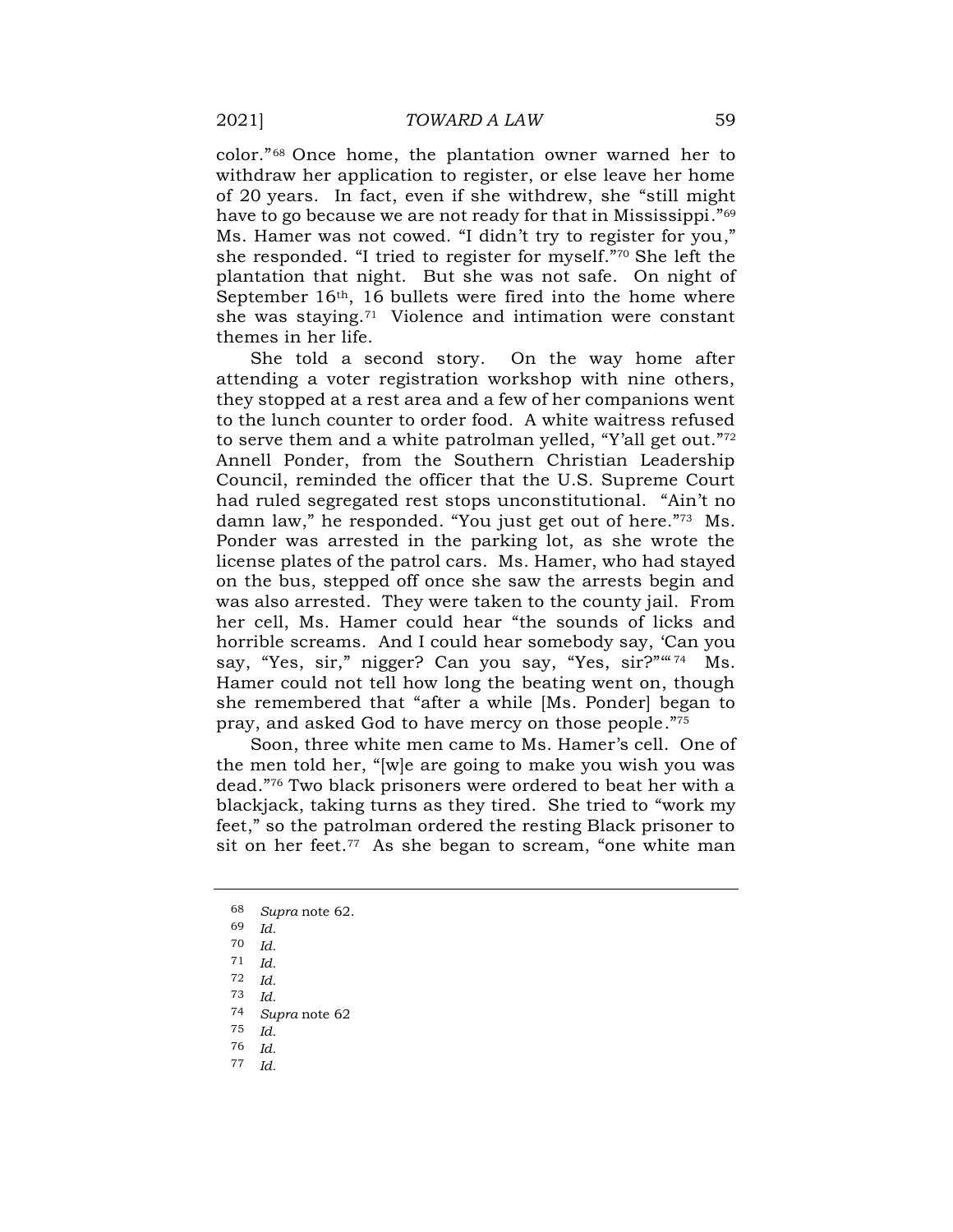got up and began to beat me in my head and tell me to hush." <sup>78</sup> In a later interview, Ms. Hamer said that she "was beaten in jail until my body was just as hard as metal." <sup>79</sup> She suffered a blood clot behind her left eye and permanent kidney damage. She was still in jail three days later when, she told the committee, Medgar Evers was assassinated.

Ms. Hamer closed her brief yet powerful statement with a reminder to her audience that she had been treated this way "on account of we want to register, to become first-class citizens." She pointed fingers. She was asking the Credentials Committee to replace the three candidates elected through a racist and illegitimate process, "[a]nd if the Freedom Democratic Party is not seated now, I question America." <sup>80</sup> Ms. Hamer ended with a thundering question: "Is this America, the land of the free and the home of the brave, where we have to sleep with our telephones off the hooks because our lives be threatened daily, because we want to live as decent human beings, in America?" 81

President Johnson wanted none of this. He was coming to Atlantic City for a coronation, not for a fight for the soul of the nation. Two weeks prior, on August 8, the House passed the Economic Opportunity Act, the centerpiece of Johnson's War on Poverty, which the Senate had approved in slightly different form in July. And two days later, Congress approved the Gulf of Tonkin Resolution by near unanimous vote, thus neutralizing the Vietnam conflict as a campaign issue and taking from Senator Goldwater the chance to press for further escalation. But Johnson could not bask in the glory of these two achievements, having instead to fix "the Mississippi problem." There was reason to worry. As he told Senator Humphrey, "if we mess with the group of Negroes . . . we will lose fifteen states without even campaigning." 82

<span id="page-10-0"></span>Johnson worked behind the scenes to neutralize the MFDP delegation, pressuring the credentials committee to end any support for the Freedom Party. Johnson could not stop Ms. Hamer from speaking to the committee, though he would have liked to; he was afraid of her testimony and how it might be received by the nation. So as he watched her on

<sup>78</sup> *Id.*

<sup>79</sup> *Id.*

<sup>80</sup> *Supra* note [63.](#page-8-1)

<sup>81</sup> *Id.*

<sup>82</sup> TAYLOR BRANCH, PILLAR OF FIRE: AMERICA IN THE KING YEARS, 1963-65 448 (1998).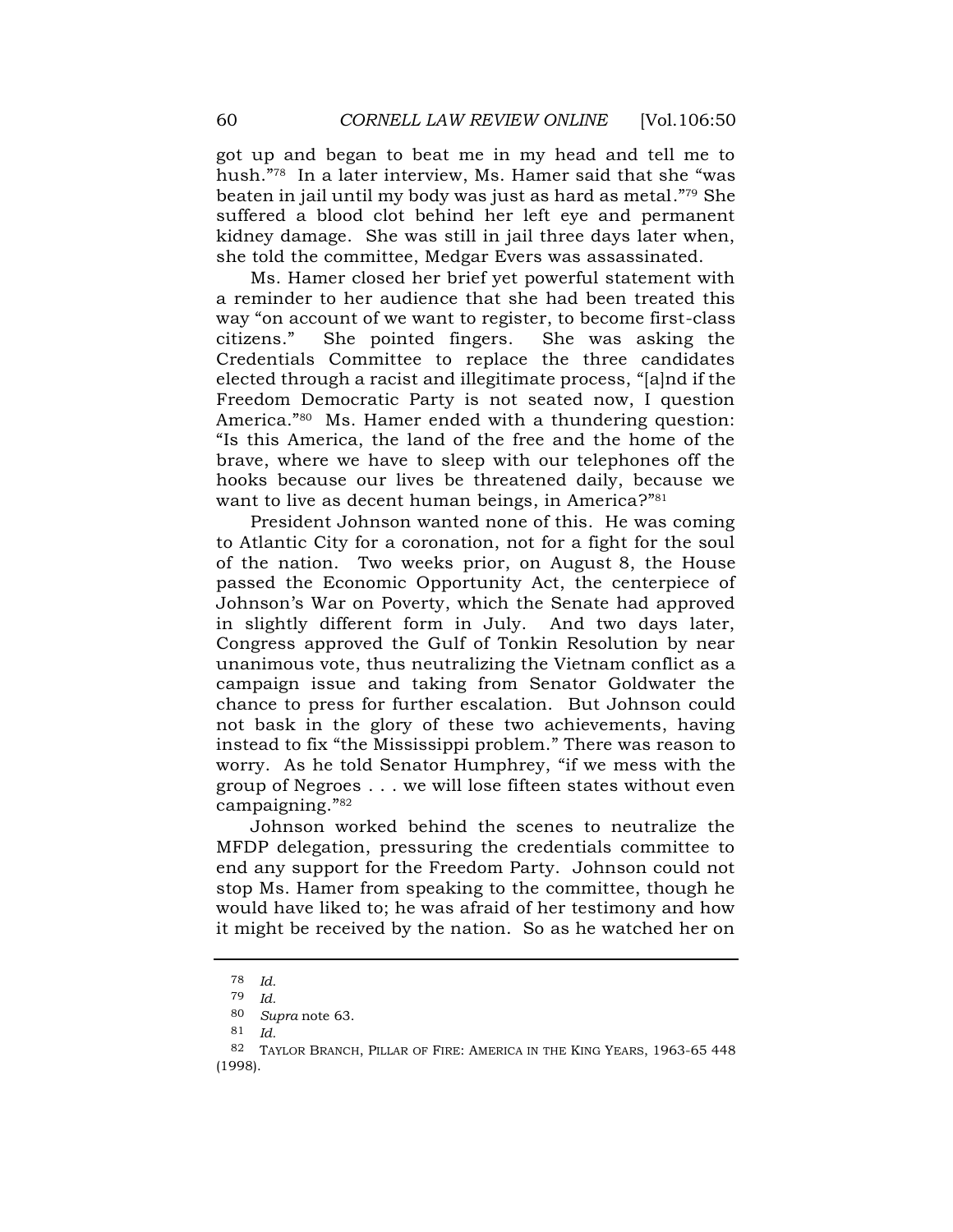television, Johnson called an impromptu press conference knowing that the networks would cut away to the White House, expecting the president to announce his choice of vice president. <sup>83</sup> But no major announcement would be forthcoming. Instead, Johnson spoke of small news and noted that "on this day nine months ago at very nearly this same hour in the afternoon, the duties of this office were thrust upon me by a terrible moment in our national history." <sup>84</sup> The gambit backfired, however. The networks replayed Ms. Hamer's testimony in the evening news, to much larger audiences.

Days later, the Johnson administration brokered a solution. Senator Humphrey came to the Pageant Hotel and offered Bob Moses and MFDP negotiators a three-part compromise. First, each member of the Mississippi delegation must pledge support to the presidential candidate and the party's civil rights platform as a condition to take their seats in the Convention. They expected the delegates to reject the pledge. Second, the party would bar segregated delegations at future conventions, beginning in 1968. And finally, MFDP delegates could come to the convention as nonvoting guests. As the negotiations dragged on, the Party made Joseph Rauh, MFDP's lawyer, two further concessions: two at-large voting seats at the convention, to be filled by MFDP chair Aaron Henry and Tougaloo College chaplain Edwin King, and the establishment of a special commission to enforce nondiscriminatory standards for the 68 convention. As they discussed these new concessions and whether they could substitute the named delegates, Humphrey told negotiators that the "president will not allow that illiterate woman to speak on the floor of the convention." <sup>85</sup> Bob Moses immediately objected, branding the exclusion racist and autocratic. Humphrey first deflected blame, telling the group that this came from President Johnson, not him. He then reasoned that Johnson was likely worried that Ms. Hamer "spoke too emotionally to help the party." 86

<sup>83</sup> *Supra* note [62.](#page-8-0)

<sup>84</sup> BRANCH, *supra* note [82,](#page-10-0) at 95.

<sup>85</sup> DeNeen L. Brown, *Civil Rights Crusader Fannie Lou Hamer Defied Men – and Presidents – Who Tried to Silence Her*, N. Y. TIMES (Oct. 6, 2017), https://www.washingtonpost.com/news/retropolis/wp/2017/10/06/civilrights-crusader-fannie-lou-hamer-defied-men-and-presidents-who-tried-tosilence-her/ [https://perma.cc/VL7Q-Q4PQ].

<sup>86</sup> BRANCH, *supra* note [82,](#page-10-0) at 470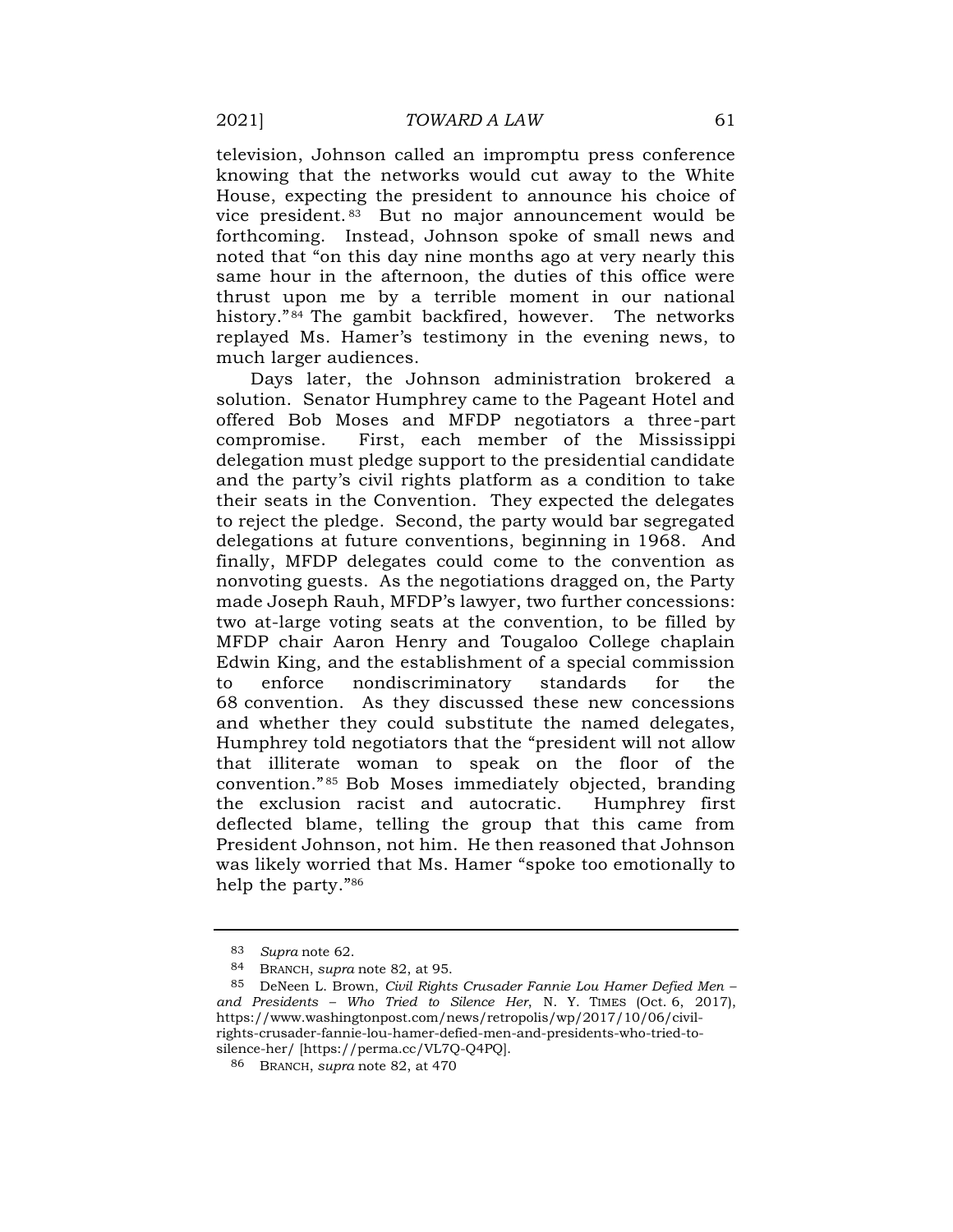Senator Humphrey pleaded with MFDP leaders to accept the compromise and stop pushing for convention seats. Ms. Hamer shamed him: "Senator Humphrey, I been praying about you, and I been thinking about you, and you're a good man. . . . The trouble is, you are afraid to do what you know is right." <sup>87</sup> Movement leaders offered advice. Dr. King told the group that "being a Negro leader, I want you to take this, but if I were a Mississippi Negro, I would vote against it." Bayard Ruskin had different priorities, and argued, according to Ed King, "that the peace of the world is more important than race at the moment, and the Negroes had to realize that Lyndon Johnson was the great candidate for peace, and if we wanted peace in the world, we had to support him and not upset the convention." <sup>88</sup> Roy Wilkins lost his cool and told Ms. Hamer: "You're ignorant, you don't know anything about politics. I been in the business over twenty years. You people have put your point across. Now why don't you pack up and go home?" Joseph Rauh, feeling pressure from all sides, also counseled towards accepting the compromise.

As the group deliberated with Senator Humphrey, Walter Mondale, then Minnesota's attorney general, went on national television to report that the Credentials Committee, as well as MFDP, had accepted the compromise. Bob Moses stood up immediately and "stomped out of the room, slamming the door in Hubert Humphrey's face. Although Senator Humphrey was probably caught by surprise too, I was furious." <sup>89</sup> Moses had not expected that the MFDP delegation would be seated, nor did he think that the Democratic Party would negotiate in good faith. But this went too far; as Moses wrote later, "here the Democrats were saying we'll pick your leadership too." <sup>90</sup> The Freedom Party voted unanimously to reject the compromise. As MFDP vice-chair Fannie Lou Hamer put it, "we didn't come all this way for no two seats." 91

This was a turning point in the history of the Freedom Movement. The MFDP delegation made claims to the Democratic Party about the future of the country and the

<sup>87</sup> BRANCH, *supra* note [82,](#page-10-0) at 465

<sup>88</sup> Anne Romaine, "We Come from a Distance," (The Story of the Mississippi Freedom Democratic Party through August, 1964) at 304.

<sup>89</sup> BOB MOSES AND CHARLES COBB, RADICAL EQUATIONS: CIVIL RIGHTS FROM MISSISSIPPI TO THE ALGEBRA PROJECT (2002).

<sup>90</sup> *Id.*

<sup>91</sup> *Id.*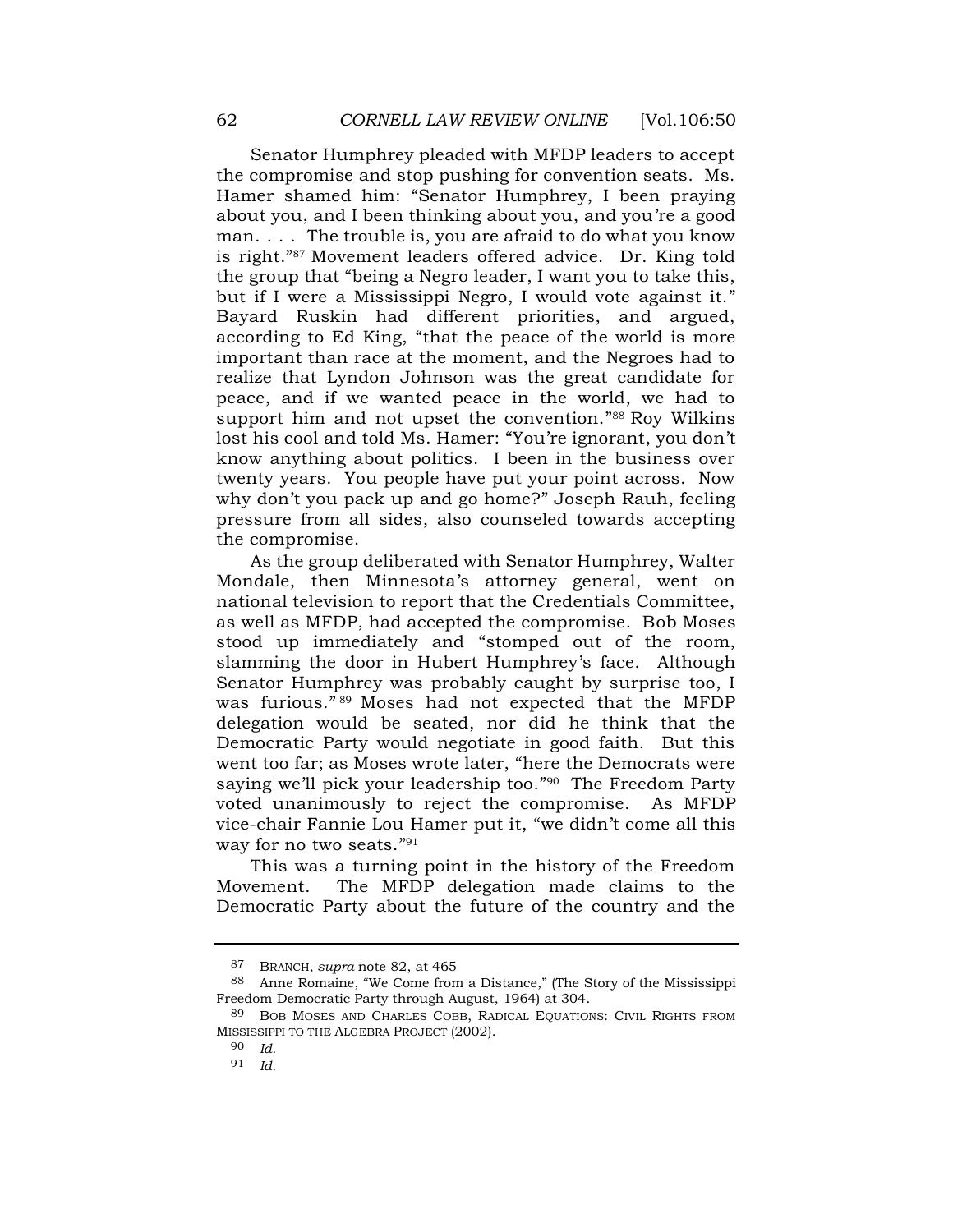role that common people – "sharecroppers, farmers, and ordinary working people" <sup>92</sup> —would play in it. The Democratic Party rejected them outright. Reflecting on this moment, Bob Moses wrote years later that "[w]e were trying in part to bring morality into politics, not politics into our morality." <sup>93</sup> Crucially, Moses continued, "MFDP was raising an important question with this country, and with the Democratic Party, as one of its major political institutions: Generations of Black people had been denied access to the political process; could they get it now?" 94

The future was grim. According to Cleveland Sellers, SNCC's field secretary, "we were devastated about the fact that, inside of the Democratic Party, morality wasn't the basis upon which decisions are made. It's power politics at its rawest." <sup>95</sup> Up until that moment, he explained, "we were still very idealistic about, you know, if we do the right things and if we follow the procedures, then good things will happen to you. That wasn't the case. And so, it was devastating." 96 After Atlantic City, SNCC leaders better understood the political dynamics and structures standing in the way of racial progress. They knew then, in August 1964, that the established rules and institutions would not be the way to achieve freedom, justice and equality. "After Atlantic City," Sellers recalled, "our struggle was not for civil rights, but for liberation." 97

John Lewis agreed. "As far as I'm concerned," he reflected, "this was the turning point of the civil rights movement. I'm absolutely convinced of that." <sup>98</sup> Until Atlantic City, the movement had setbacks and disappointments yet could believe that the system was fair and responsive to their calls for justice. The Movement would see results if only they played the game by the rules and did as required. But Atlantic City taught them a very painful lesson. As soon as they made it "to the very center of the system," they "found the door slammed in our face." <sup>99</sup> To Lewis, Atlantic City

96 *Id.*

97 *Id.*

<sup>92</sup> *Id.*

<sup>93</sup> *Id.*

<sup>94</sup> *Id.*

<sup>95</sup> *Cleveland Sellers oral history interview conducted by John Dittmer in Denmark, South Carolina*, LIBRARY OF CONGRESS (Mar. 21, 2013), https://lccn.loc.gov/2015669180 [https://perma.cc/EY9L-55RB].

<sup>98</sup> JOHN LEWIS, WALKING WITH THE WIND: A MEMOIR OF THE MOVEMENT 282 (1998).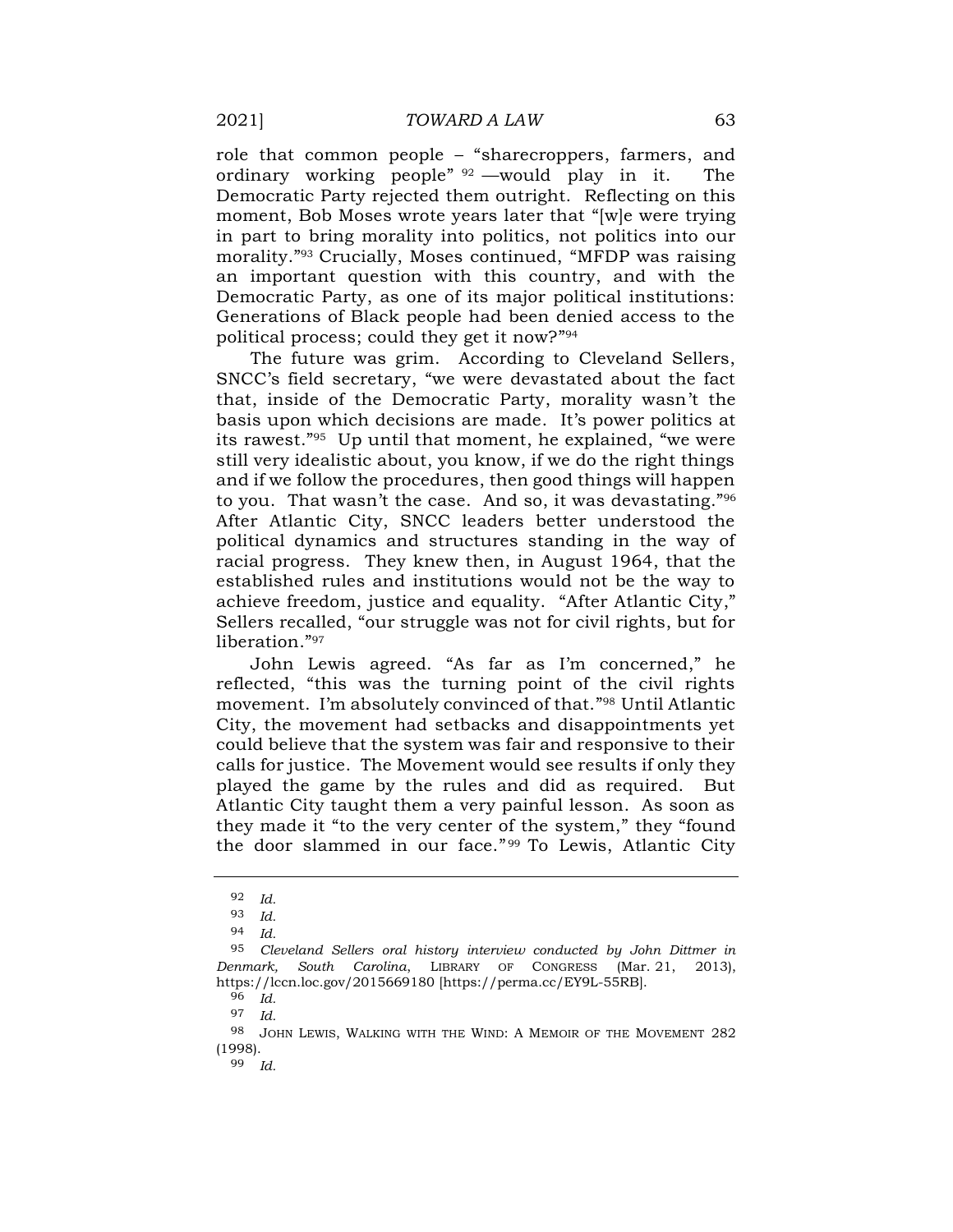marked the moment when "[t]hat crisis of confidence, the spirit of cynicism and suspicion and mistrust that infects the attitude of many Americans toward their government today, began." <sup>100</sup> Looking back, Lewis concluded that Atlantic City "was the turning point for the country, for the civil rights movement and certainly for SNCC." 101

In the end, MFDP did not achieve its purpose in Atlantic City. The Democratic Party would only offer a compromise that MFDP had no choice but to reject outright. To be sure, the Mississippi Freedom Democratic Party left Atlantic City empty-handed, angry, disenchanted. Some left the Movement altogether and towards Black Power. It is also true, however, MFDP had achieved much. The Party had come to the seat of power, to the center of politics, and forced President Johnson and party leaders to react to their demands. Though losers in a strict sense, they had clearly become influential players within the Democratic Party. It would only be a matter of time—less than a year, to be exact— for the Movement to achieve a better outcome.

III

#### "THE PRESIDENT HAS ASKED ME TO INVITE YOU. . ."<sup>102</sup>

It began in Selma, Alabama. On January 17, 1965, the Freedom Movement began a voter registration drive in Selma, a city (and county) with abysmal racial disparities in voting. Though African Americans comprised 57% of the population in Dallas County, only 0.9% were registered to vote (compared to  $64\%$  of whites).<sup>103</sup> The same was true across Alabama's Black Belt counties. Five hundred marchers went to the county courthouse on January 18, stood in the alley all day yet none took the voter registration test. Marchers continued to come to the courthouse in subsequent days, and arrests soon followed. Tension rose. On February 26, the police shot and killed Jimmy Lee Jackson, a 26-year-old Black man, as he tried to help his mother after the police had clubbed her.104 Mass protests

<sup>100</sup> *Id.*

<sup>101</sup> *Id.*

<sup>102</sup> *Box 1—Legislative Background Voting Rights Act 1965*, (January 1964 -August 1966) VOTING RIGHTS LEGISLATION, LBJ LIBRARY; TELEGRAM FROM PRESIDENT LYNDON B. JOHNSON INVITING MLK TO THE SIGNING OF THE VOTING RIGHTS ACT (Aug. 5, 1965).

<sup>103</sup> 1961 US COMMISSION ON CIVIL RIGHTS REPORT, BOOK 1 VOTING, US COMMISSION ON CIVIL RIGHTS (1961).

<sup>104</sup> *Jimmie Lee Jackson, Biography*, STANFORD: THE MARTIN LUTHER KING, JR.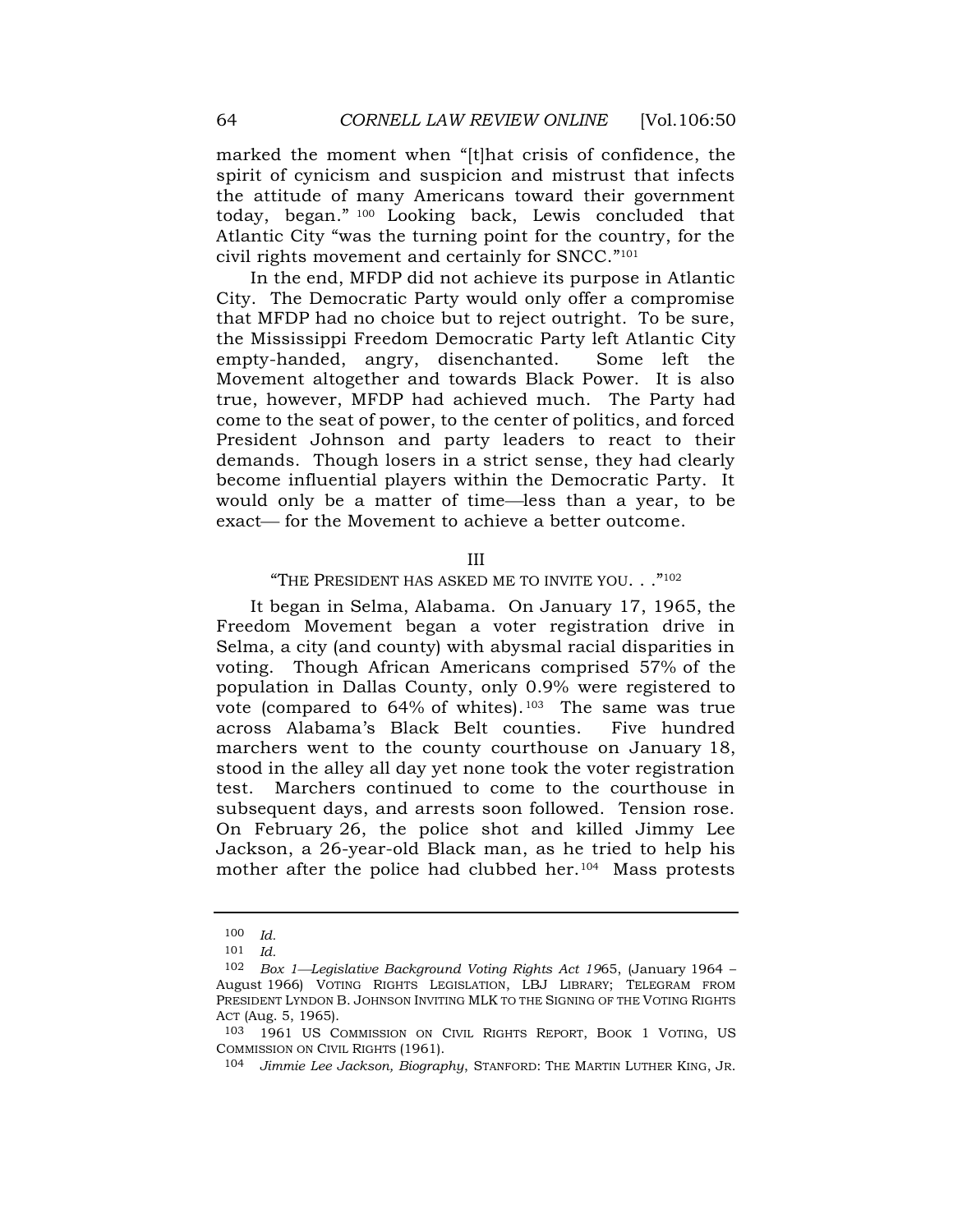ensued, as did plans of a march from Selma to Montgomery to highlight the plight of Alabama's Black population.105 The march was set for Sunday, March 7.<sup>106</sup>

This day became known as "Bloody Sunday," seared in the memory of American history as an infamous instance of police brutality and oppression.107 After the attack on the Edmund Pettus Bridge, President Johnson could no longer ignore the Movement. Eight days later, and in direct response, Johnson told his audience of around 80 million Americans,

At times, history and fate meet at a single time in a single place to shape a turning point in man's unending search for freedom. So it was at Lexington and Concord. So it was a century ago at Appomattox. So it was last week in Selma, Alabama. There, long suffering men and women peacefully protested the denial of their rights as Americans. Many of them were brutally assaulted.<sup>108</sup>

Johnson recognized Selma as a crucial moment—perhaps a necessary one—in the country's history of freedom, on par with the founding and the Civil War. This alone was a significant acknowledgment of the significance of the moment. The Freedom Movement had reached its intended audience. But Johnson left nothing to the imagination. Later in the speech, he came back to Selma and argued that "Bloody Sunday" was "part of a far larger movement which reaches into every section and state of America. It is the effort of American Negroes to secure for themselves the full blessings of American life." <sup>109</sup> Johnson could have stopped there, asking his audience to acknowledge the plight of the Movement and those who fought for freedom in the face of unimaginable sacrifices. Johnson asked his audience for more. "Their cause must be our cause too. Because it's not just Negroes, but really it's all of us, who must overcome the crippling legacy of bigotry

RESEARCH AND AND EDUCATION INSTITUTE, https://kinginstitute.stanford.edu/encyclopedia/jackson-jimmie-lee [https://perma.cc/M28D-4RSM] (last visited Apr. 18, 2021).

<sup>105</sup> *Id.*

<sup>106</sup> *Id.*

<sup>107</sup> *Id*.

<sup>108</sup> *Lyndon B. Johnson: "We Shall Overcome"*, THE HISTORY PLACE: GREAT SPEECHES COLLECTION (Mar. 15, 1965), <https://historyplace.com/speeches/johnson.htm> [https://perma.cc/R458- XFWH].

<sup>109</sup> *Id.*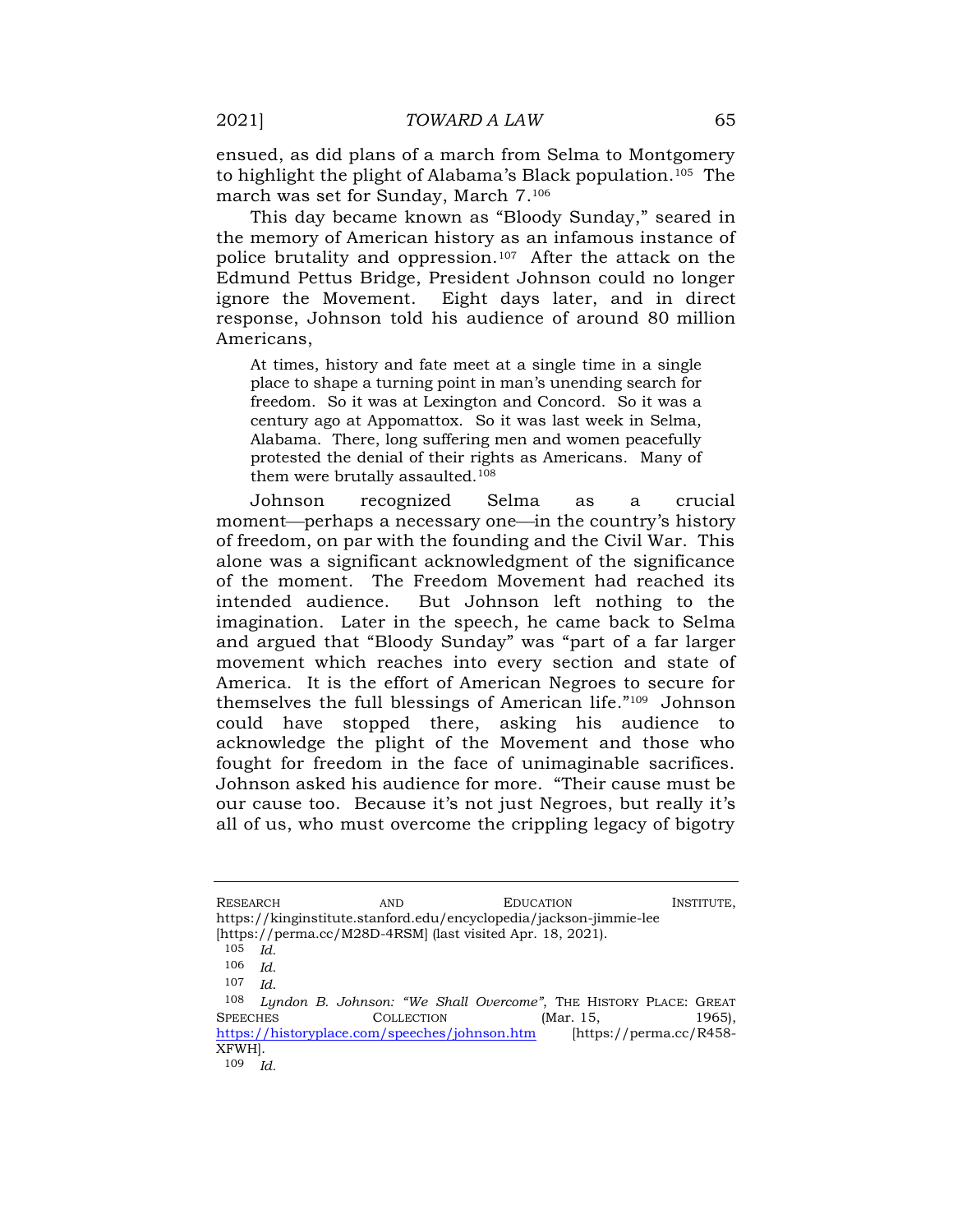and injustice." <sup>110</sup> Then came the line that sent shivers down the spine of those who heard it. "And we shall overcome." 111

That this was the anthem of the Movement, uttered by President Johnson, a Texan, a Southerner, was not lost on his audience, who rose to its feet and clapped for what must have felt like forever. The moment had arrived. The *Movement* had arrived. Those words, coming from the same person who rebuffed the Movement in Atlantic City only seven months before, meant everything. Back in Selma, Movement leaders could not believe what they heard. Dr. King cried. They knew what they had accomplished. The Movement had achieved short-term political success. One step remained. They must secure passage of voting rights legislation. Five months later, on August 6, 1965, President Johnson signed into law the Voting Rights Act.

For the signing ceremony, the administration chose a room that fit the moment: the President's Room near the Senate Chambers. In this same room a 104 years before, President Lincoln signed into law various bills, including the first Confiscation Act, authorizing the US government to seize confederate property and freeing all slaves who fought or worked for the confederate army. Horace Busby wrote to Johnson, "I think a useful and intriguing historic relationship with Lincoln might be established by signing the Voting Rights Bill in the same room 104 years after Lincoln sat at the same place to perform that same duty."<sup>112</sup> We can hardly underscore what the White House was thinking about and what this bill meant to the administration, to the Freedom Movement, and to the nation. This was indeed a Second Reconstruction.

Among those invited to the signing ceremony were congressional VIPs, heads of departments and agencies, members of the Civil Rights Commission and the Equal Employment and Opportunity Commission, select governors and public servants.<sup>113</sup> The list of non-governmental VIPs was remarkable. It included some of the most influential contemporary figures in the civil rights struggle, including Rosa Parks, Linda Brown, Vivian Malone, and James

<sup>110</sup> *Id.*

<sup>111</sup> *Id.*

<sup>112</sup> Memorandum To the President From Horace Busby on Voting Bill Signing (Aug. 4, 1965); *Box 1 - Legislative Background Voting Rights Act 1965*, (January 1964 – August 966) VOTING RIGHTS LEGISLATION, LBJ LIBRARY.

<sup>113</sup> Memorandum To Horace Busby From Lee White on Invitations to the Signing Ceremony (Aug. 5 - 6, 1965).